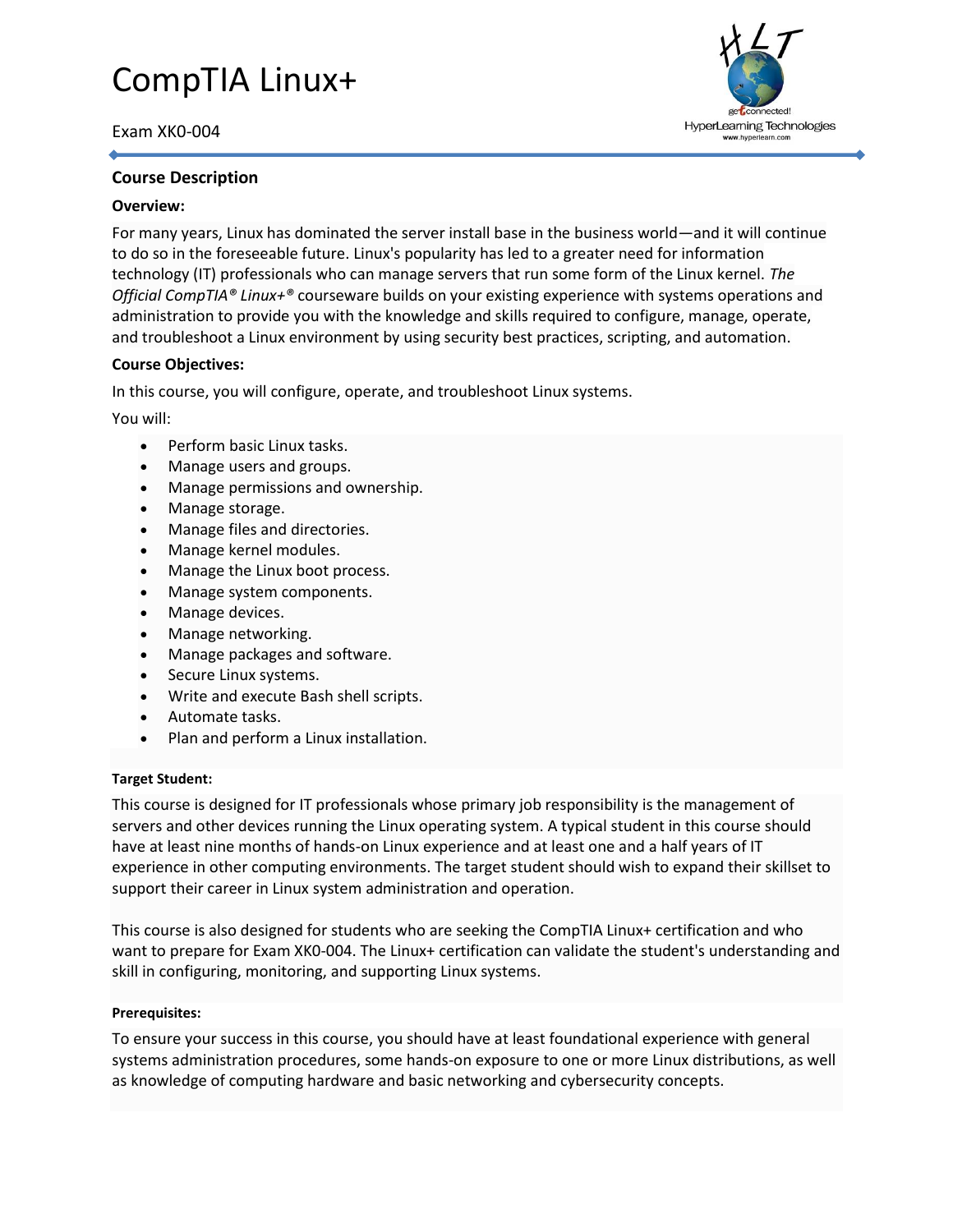# Exam XK0-004



You can obtain this level of skills and knowledge by taking the following official CompTIA courses:

- The Official CompTIA® A+® Core 1 and 2 Student Guide (Exams 220-1001 and 220-1002)
- The Official CompTIA® Network+® Student Guide (Exam N10-007)
- The Official CompTIA® Security+® Student Guide (Exam SY0-501)

## **Course Content**

## **Lesson 1: Performing Basic Linux Tasks**

Topic A: Identify the Linux Design Philosophy Topic B: Enter Shell Commands Topic C: Get Help with Linux

### **Lesson 2: Managing Users and Groups**

Topic A: Assume Superuser Privileges Topic B: Create, Modify, and Delete Users Topic C: Create, Modify, and Delete Groups Topic D: Query Users and Groups Topic E: Configure Account Profiles

### **Lesson 3: Managing Permissions and Ownership**

Topic A: Modify File and Directory Permissions Topic B: Modify File and Directory Ownership Topic C: Configure Special Permissions and Attributes Topic D: Troubleshoot Permissions Issues

### **Lesson 4: Managing Storage**

Topic A: Create Partitions Topic B: Manage Logical Volumes Topic C: Mount File Systems Topic D: Manage File Systems Topic E: Navigate the Linux Directory Structure Topic F: Troubleshoot Storage Issues

### **Lesson 5: Managing Files and Directories**

Topic A: Create and Edit Text Files Topic B: Search for Files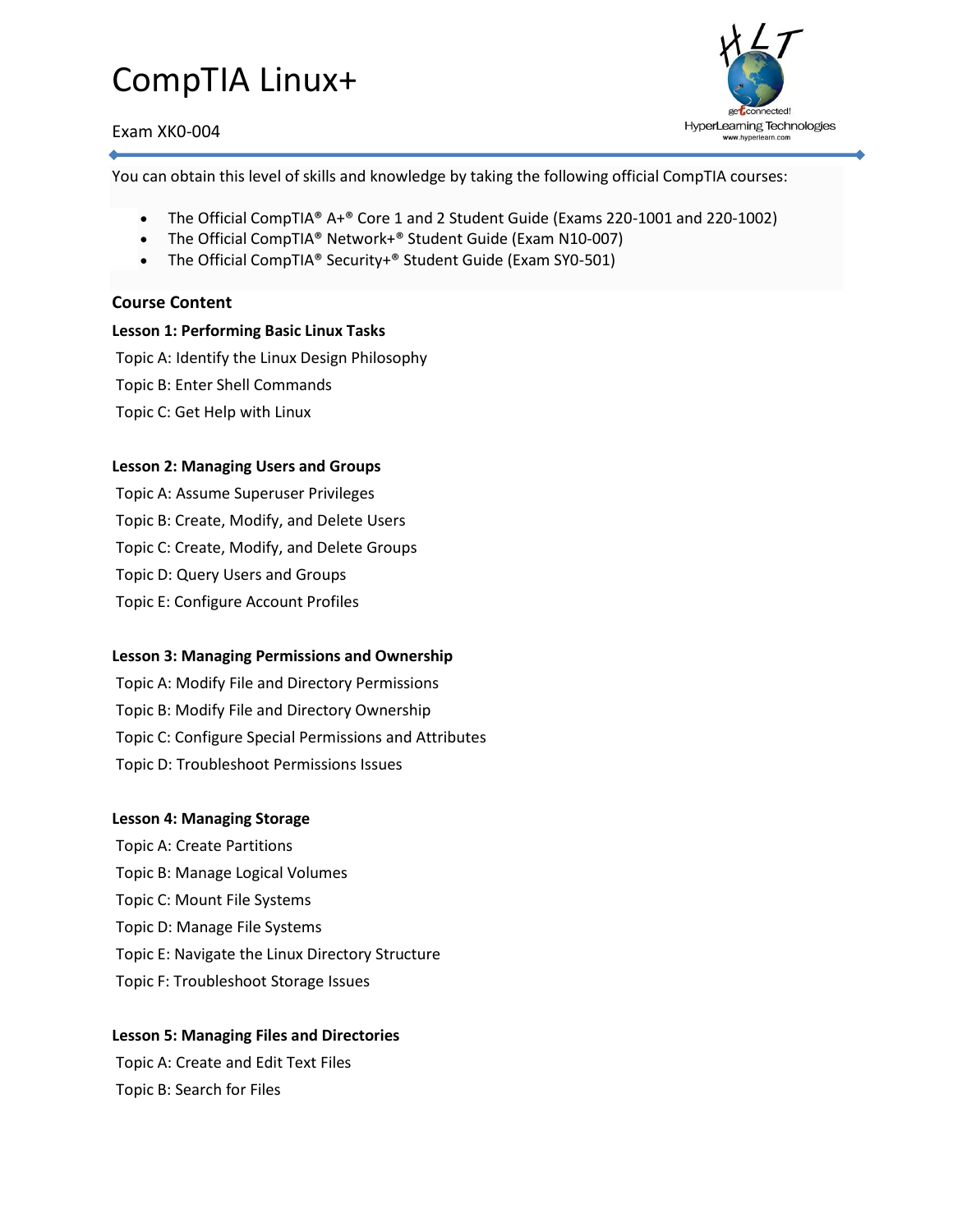# HyperLeaming Technologies www.hyperlearn.com

# Exam XK0-004

Topic C: Perform Operations on Files and Directories Topic D: Process Text Files Topic E: Manipulate File Output

### **Lesson 6: Managing Kernel Modules**

Topic A: Explore the Linux Kernel Topic B: Install and Configure Kernel Modules Topic C: Monitor Kernel Modules

## **Lesson 7: Managing the Linux Boot Process**

Topic A: Configure Linux Boot Components Topic B: Configure GRUB 2

## **Lesson 8: Managing System Components**

Topic A: Configure Localization Options Topic B: Configure GUIs Topic C: Manage Services Topic D: Troubleshoot Process Issues Topic E: Troubleshoot CPU and Memory Issues

### **Lesson 9: Managing Devices**

Topic A: Identify the Types of Linux Devices Topic B: Configure Devices Topic C: Monitor Devices Topic D: Troubleshoot Hardware Issues

### **Lesson 10: Managing Networking**

Topic A: Identify TCP/IP Fundamentals Topic B: Identify Linux Server Roles Topic C: Connect to a Network Topic D: Configure DHCP and DNS Client Services Topic E: Configure Cloud and Virtualization Technologies Topic F: Troubleshoot Networking Issues